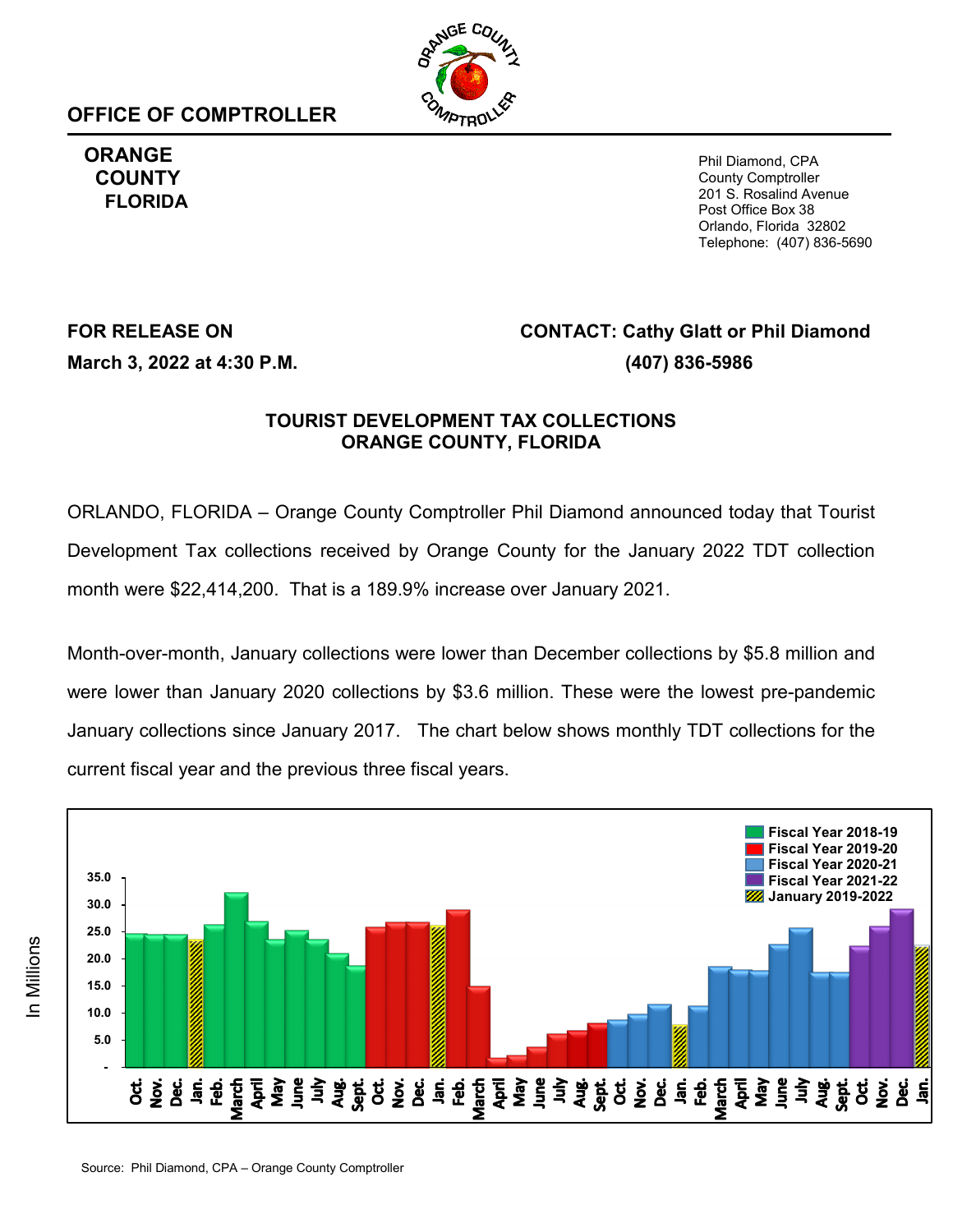On the TDT reserve side, there was a \$492,049 increase in the Renewal and Replacement Reserve in January as shown in the attached "TDT Cash Reserve Summary." Note, there is a two month time lag between when TDT is collected and when it is remitted, received and recorded on the County's financial books. Therefore, January reserves reflect November TDT collections. On a cumulative basis, since the start of the pandemic, the County has used \$129.5 million of reserves to meet its TDT obligations. That has caused our undesignated "Other Authorized Uses" reserves to decrease from \$181.3 million to \$51.8 million during that time.

We will release the February TDT collections report in early April.

- more –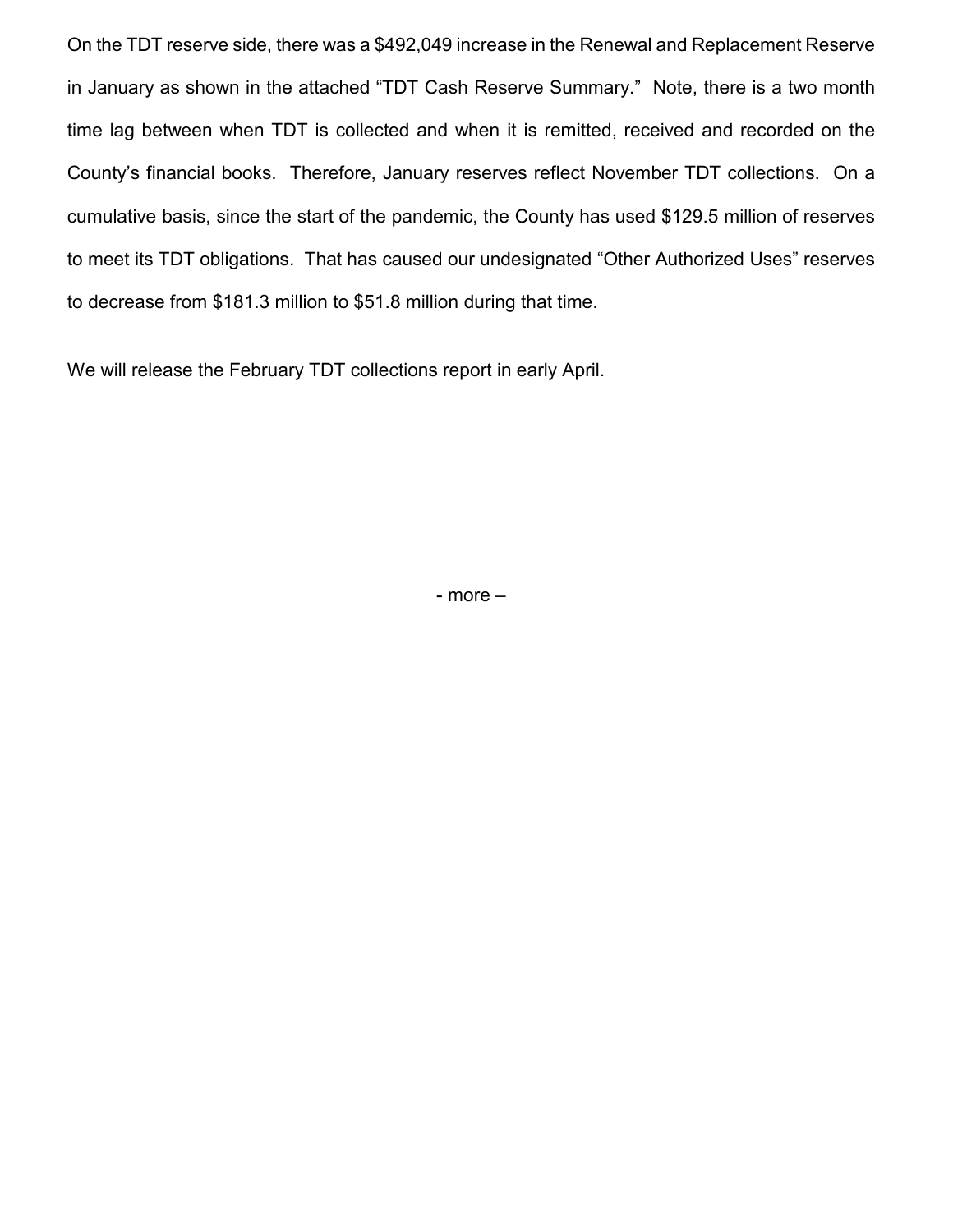## **Tourist Development Tax - Cash Reserve Summary as of January 31, 2022**

| <b>Reserve Accounts</b>                               | December 31, 2021 | <b>January 31, 2021</b> | Change     |  |
|-------------------------------------------------------|-------------------|-------------------------|------------|--|
| <b>Bond Reserve1</b>                                  | \$80,699,606      | \$80,631,917            | (\$67,689) |  |
| <b>Renewal &amp; Replacement</b><br>Reserve:          |                   |                         |            |  |
| <b>Property Plant &amp;</b><br>Equipment <sup>2</sup> | \$63,165,162      | \$63,162,794            | (\$2,368)  |  |
| <b>Other Authorized Uses</b>                          | \$51,354,333      | \$51,848,750            | \$494,417  |  |
| <b>Subtotal</b>                                       | \$114,519,495     | \$115,011,544           | \$492,049  |  |
| <b>Total</b>                                          | \$195,219,101     | \$195,643,461           | \$424,360  |  |

1. Debt service reserves are restricted for debt service only and equal the maximum annual debt service payment.

2. The County has committed to maintaining a reserve for property replacement equal to 4% of the Convention Center's gross physical plant and equipment-excluding construction in progress. This Renewal and Replacement Reserve component is currently fully funded at \$63,162,794.